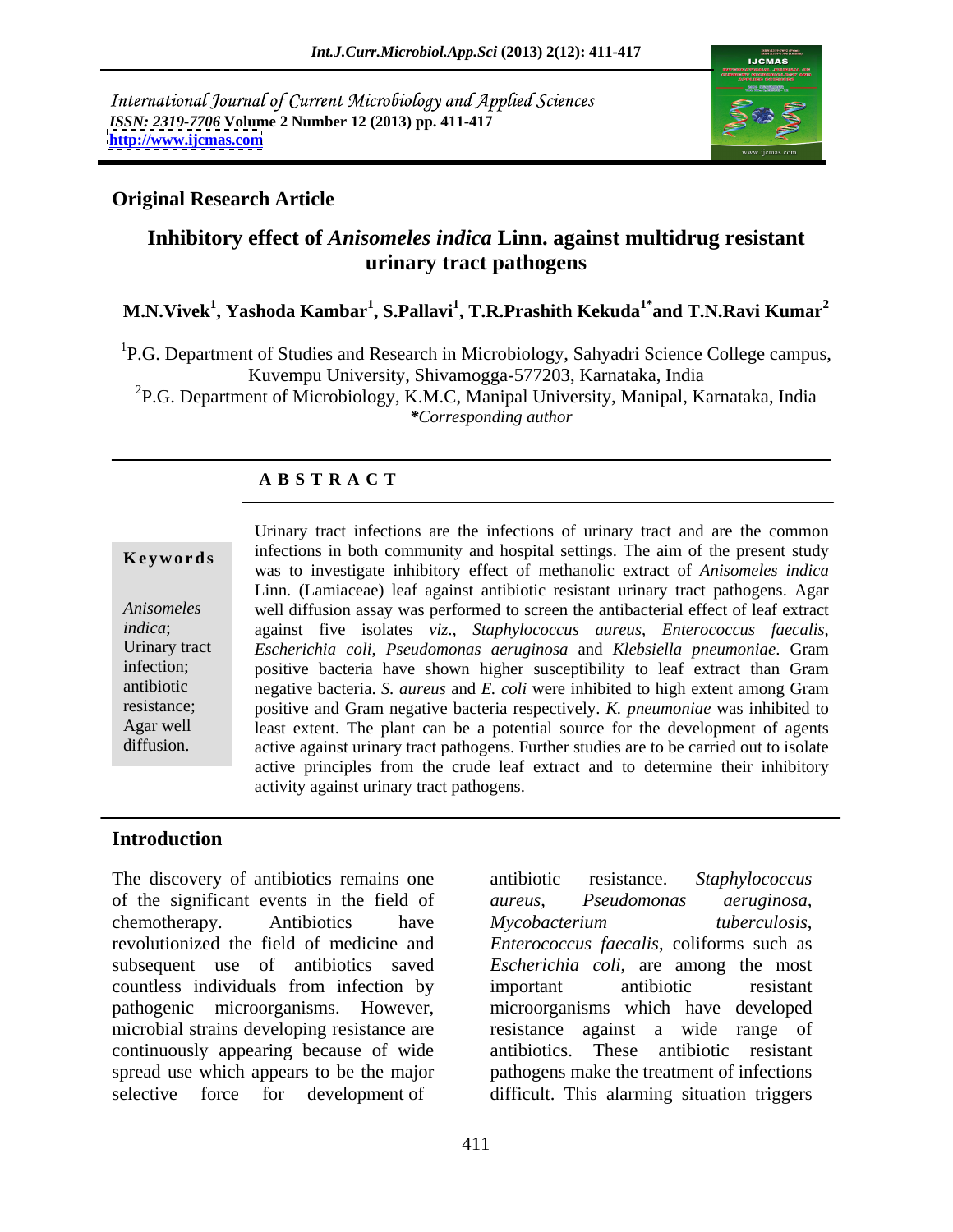the search for and development of antimicrobial agents from other sources. antibiotic resistant pathogens of urinary From ancient time, plants have been used tract infection. all over the world as drugs and remedies for treatment of various kinds of ailments. Materials and Methods The chemicals (phytochemicals) present in these plants even serve as prototype for the **Collection and extraction of plant** development of more effective and less material toxic drugs (Cooke, 1976; Niemi *et al*., 1983; Carmeli *et al*., 1999; Cowan *et al*., 1999; Sharma *et al*., 2009; Demain and *al*., 2012; Fernandes and Dhanashree,

used for the treatment of various kinds of concentrated in vacuum under reduced ailments in various parts of the world (Batish *et al*., 2007; Alagesaboopathi, 2009; Kunwar *et al*., 2010; Sutha *et al*., 2010). The crude extracts, essential oils and purified compounds from various parts of the plant (such as roots, leaves and The antibacterial efficacy of leaf extract of flowers) have shown to exhibit several A. *indica* was tested against two Gram bioactivities such as antimicrobial positive bacteria *viz*., *Staphylococcus*  (Yadava and Barsainya, 1998; Usher *et al*., 2010; Rao *et al*.,2012; Lien *et al*., 2013; Kundu *et al*., 2013), antioxidant (Huang *et al*., 2012; Kundu *et al*., 2013), attenuation *Klebsiella pneumoniae* isolated previously of inflammation (Lien *et al*., 2013), from urinary tract infections. The isolates analgesic (Dharmasiri *et al*., 2003), antiinflammatory (Rao *et al.*, 2009), antiviral shows the name of antibiotics against (Alam *et al*., 2000), antiplatelet which the isolates are resistant. aggregation activity (Chen *et al*., 2008) and others. The root and leaf powder of *A. indica* when applied as mulch significantly reduced the emergence and growth of weeds of wheat crop similar to herbicide, without any negative effect on inhibit urinary tract pathogens. In brief, 24 the wheat growth and yield (Batish *et al*.,<br>2007). The present study was conducted Mumbai) cultures of test bacteria were

activity of leaf extract of *A. indica* against tract infection.

## **Materials and Methods**

# **material**

Sanchez, 2009; Davies and Davies, 2010; leaves were separated, washed well in Onanuga and Awhowho, 2012; Kekuda *et*  order to remove extraneous matter and 2013; Kekuda *et al*., 2013). powdered mechanically and a known *Anisomeles indica* Linn. is an was extracted using methanol (HiMedia, ethnomedicinally important aromatic plant Mumbai) in Soxhlet apparatus. After and belongs to the family Lamiaceae. The extraction, the solvent extract was filtered plant is commonly called Catmint and is through Whatman No. 1 filter paper, The plant material was collected at college campus during September 2013. The dried under shade. The dried leaves were quantity of powdered leaf material (10g) concentrated in vacuum under reduced pressure and dried in the desiccator (Kekuda *et al*., 2012).

## **Test bacteria**

*A. indica* was tested against two Gram *aureus*, *Enterococcus faecalis* and three Gram negative bacteria *viz*., *Escherichia coli*, *Pseudomonas aeruginosa* and were resistant to antibiotics and Table 1

## **Antibacterial activity of extract**

with an aim to determine inhibitory swabbed aseptically on sterile Nutrient We employed Agar well diffusion assay to determine the potential of leaf extract to hour old Nutrient broth (HiMedia, Mumbai) cultures of test bacteria were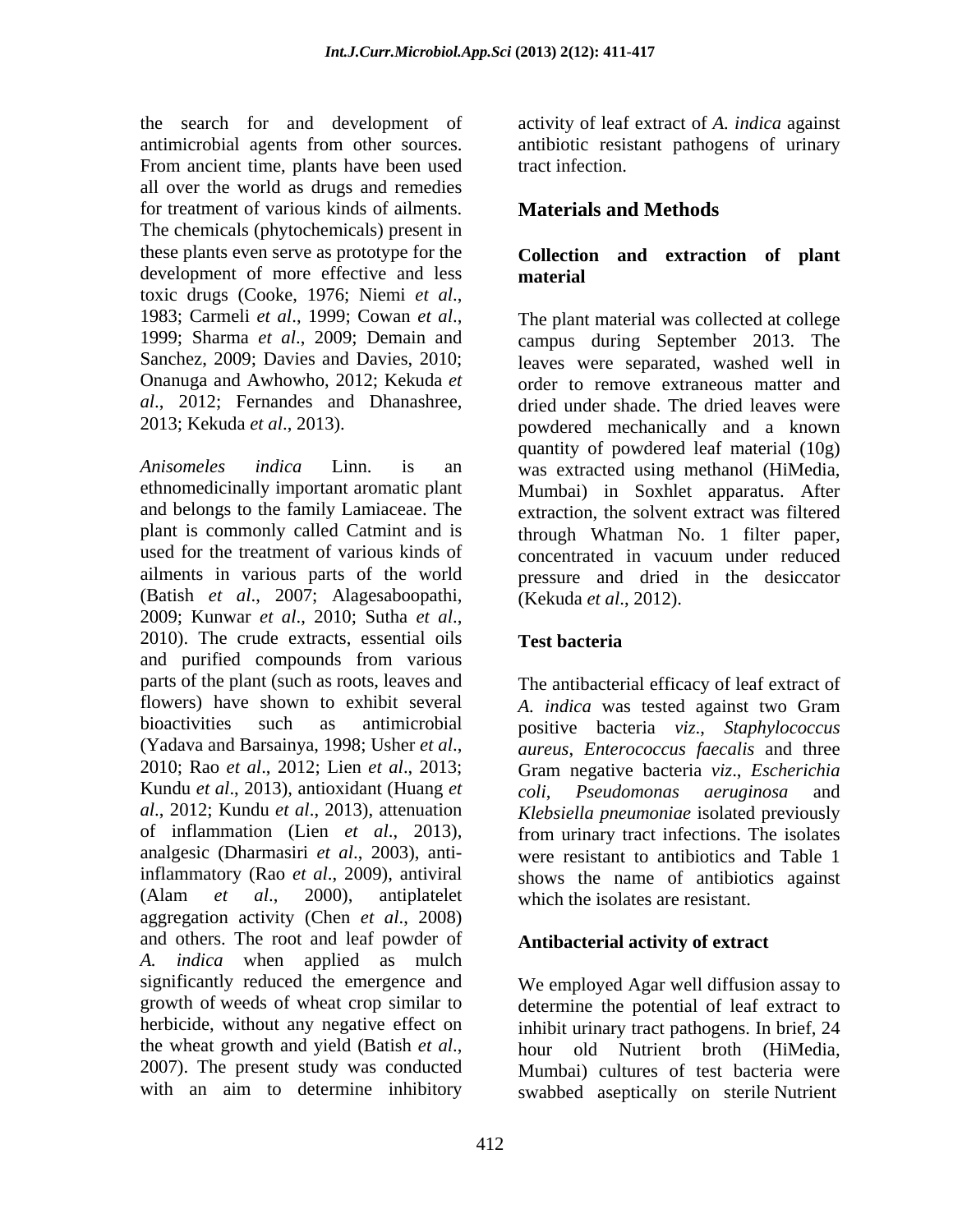| <b>Isolates</b> | Antibiotic                                                                          |
|-----------------|-------------------------------------------------------------------------------------|
| E. coli         | Ampicillin, Norfloxacin, Amoxicillin, Cefuroxime, Cotrimazole,                      |
|                 | Cefazolin, Aztreonam, Cefpirome, Imipenem                                           |
|                 | Ampicillin, Norfloxacin, Amoxicillin, Cefuroxime, Cotrimazole,                      |
|                 | K. pneumoniae Cefazolin, Aztreonam, Cefoperazone, Imipenem                          |
|                 | <i>P. aeruginosa</i>   Gentamycin, Amikacin, Ceftazidime, Ciprofloxacin, Tobramycin |
| S. aureus       | Ampicillin, Gentamycin, Norfloxacin, Penicillin                                     |
| E. faecalis     | Ampicillin, Gentamycin, Norfloxacin, Penicillin                                     |

**Table.1** UTI isolates and the antibiotics against which the isolates are resistant

leaf extract (20mg/ml of dimethyl 37°C. The zones of inhibition formed ruler (Kekuda *et al.*, 2012). or asymptomatic; complicated or

Table 2 shows the result of antibacterial activity of leaf extract of *A. indica* against clinical isolates of UTI. A dose dependent inhibition of test bacteria was observed. Overall, the extract was found to inhibit Gram positive bacteria to high extent causing UTIs. *Escherichia coli, Klebsiella*<br>when compared to Gram peositive bacteria *preumoniae*, *Enterobacter* sp., when compared to Gram negative bacteria. Among bacteria, highest and least susceptibility was observed in case of *S.* Enterococcus faecalis, Staphylococci and<br>aureus and *K* preumoniae respectively *F* Streptococci common UTI causing *aureus* and *K. pneumoniae* respectively. *E. coli* was inhibited to higher extent among Gram negative bacteria. DMSO was not UTIs is caused by bacteria such as E. coli,<br>found to inhibit any of the clinical isolates  $K$ . pneumoniae,  $P$ . mirabilis. found to inhibit any of the clinical isolates.

agar (HiMedia, Mumbai) using sterile Urinary tract is an important system which cotton swabs. With the help of a sterile collect, store and release urine. It include cork borer, wells of 6mm diameter were punched in the inoculated plates. 100µl of Urinary Tract Infections (UTIs) refers sulfoxide [DMSO]), reference antibiotic microorganisms anywhere in the urinary (Chloramphenicol, 1mg/ml of sterile tract. These UTIs are one among the distilled water) and DMSO (25%) were common infections in both community and transferred into respectively labelled wells. hospital settings. UTIs been reported in The plates were incubated for 24 hours at people of all age groups in both sexes and around the wells were measured using a males. It can be classified as symptomatic **Statistical analysis** based on the infection site (bladder The experiment was done in triplicates. [bacteriuria]. These infections form a The result is taken as Mean±Standard serious health problem and affect millions deviation (SD). of people globally each year. UTIs **Result and Discussion** negative bacteraemia and are the most kidneys, ureters, bladder and urethra. infections that are caused by are more common in females than in or asymptomatic; complicated or uncomplicated. It can also be classified [cystitis], kidney [pyelonephritis], or urine represent the leading cause of Gram common hospital-acquired infections (Okonko *et al*., 2010; Beyene and Tsegaye, 2011; Humayun and Iqbal, 2012).

> A number of bacteria are implicated in causing UTIs. *Escherichia coli*, *Klebsiella pneumoniae, Enterobacter* sp*., Pseudomonas aeruginosa, Proteus* sp., *Enterococcus faecalis, Staphylococci* and *Streptococci* common UTI causing bacterial agents. Community acquired UTIs is caused by bacteria such as *E. coli*, *K. pneumoniae*, *P. mirabilis*,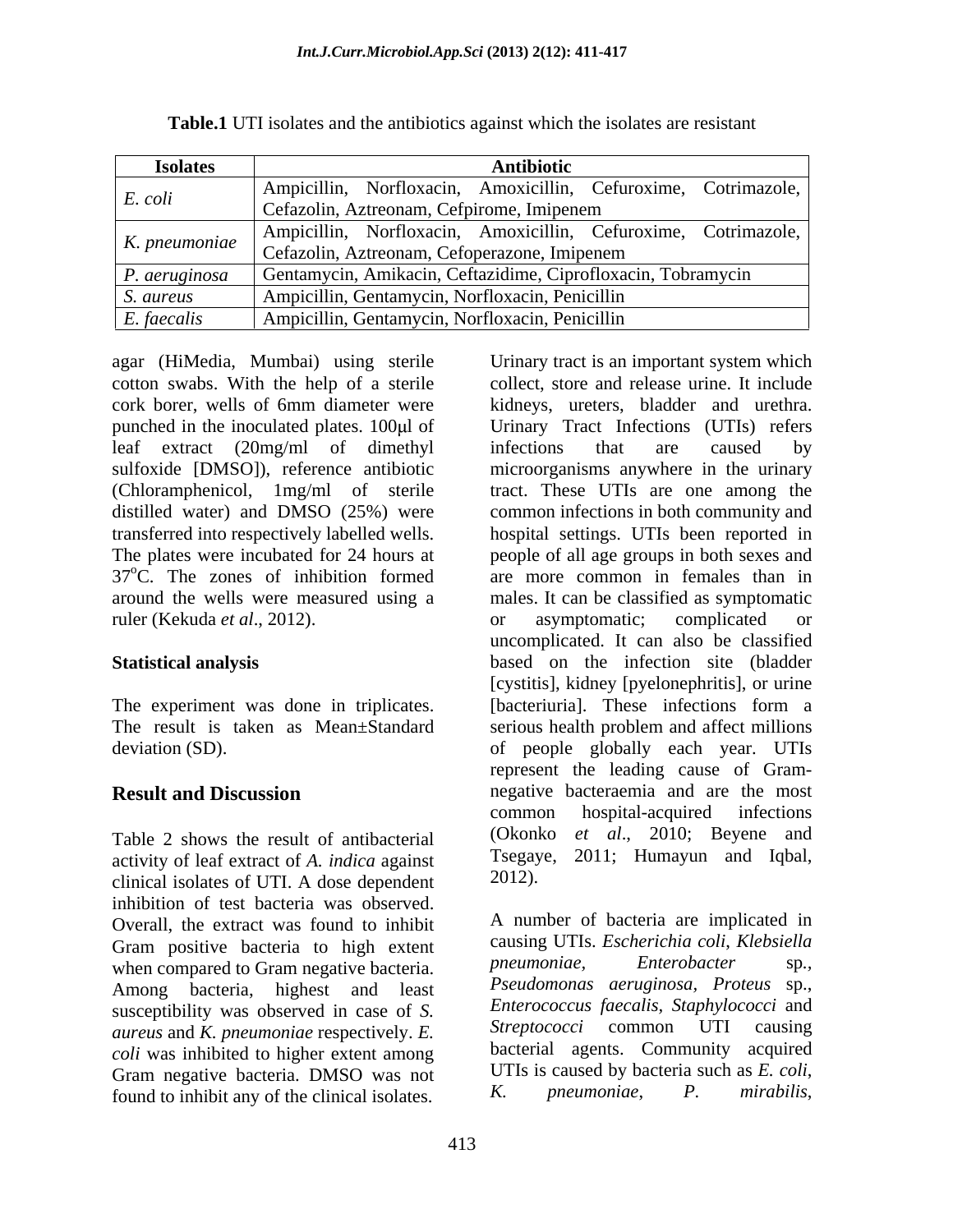| <b>Isolates</b>  | Zone of inhibition in cm (Mean±SD)                                             |               |               |
|------------------|--------------------------------------------------------------------------------|---------------|---------------|
|                  | $\frac{1}{2}$ Extract 20mg/ml $\frac{1}{2}$ Extract 10mg/ml $\frac{1}{2}$ DMSO |               |               |
| E. coli          | $1.8 + 0.2$                                                                    | $1.5 \pm 0.2$ | $0.0 \pm 0.0$ |
| P. aeruginosa    | $1.2 \pm 0.0$                                                                  | $0.9 + 0.2$   | $0.0 \pm 0.0$ |
| K. pneumoniae    | $1.0 \pm 0.1$                                                                  | $0.0 + 0.0$   | $0.0 \pm 0.0$ |
| E. faecalis      | $1.8 + 0.2$                                                                    | $1.5 \pm 0.0$ | $0.0 \pm 0.0$ |
| <i>S. aureus</i> | $2.3 \pm 0.1$                                                                  | $1.8 + 0.3$   | $0.0 \pm 0.0$ |

**Table.2** Inhibitory activity of extract against clinical isolates of UTI

bacteria such as *E. coli, P. aeruginosa, Proteus sp, Enterobacter sp., Serratia sp.* antibiotics often results in the emergence of resistant bacterial strains. The prevalence of antibiotic resistance among <br>urinary tract pathogens is increasing and *h indica* was shown to exhibit urinary tract pathogens is increasing worldwide and is making treatment of Tsegaye, 2011; Humayun and Iqbal, 2012;

Studies have shown that plants and their extracts exhibit inhibitory activity against be carried out. urinary tract pathogens (Peneira *et al.*,<br>2004; Sharma *et al.*, 2009; Onyancha *et* **Acknowledgement** *al*., 2012; Bouabdelli *et al*., 2012; Kannan *et al*., 2012). Extract of *Barringtonia*  Amsaveni, 2011), *Terminalia chebula* (Bag *et al*., 2012), *Ballota acetabulosa* (Dulger and Dulger, 2012), *Cassia tora* (Sahu and Sinha, 2013) have been shown

*S.saprophyticus* or *E. faecalis* whereas the to possess inhibitory effect against urinary hospital acquired UTIs are associated with tract pathogens.In the present study, we or *Enterococcus sp*. Most cases of UTIs of urinary tract pathogens. The extract was are associated with a single bacterial more effective against Gram positive species, however, some may be bacteria than Gram negative bacteria. The polymicrobial in nature. The relative lower inhibitory efficacy of extract against frequency of these urinary tract pathogens the Gram negative bacteria could be varies depending upon age, sex, attributed to the presence of an outer catheterization, and hospitalization. Antibiotics are widely used for treating polysaccharides chains and forms an UTIs. Uncontrolled usage of these additional barrier (Lodhia *et al*., 2009; evaluated the efficacy of leaf extract of *A. indica* to inhibit antibiotic resistant strains membrane that possess hydrophilic Nalubega *et al*., 2011).

UTIs more complicated (Kyabaggu *et al.*,<br>2007; Amin *et al.*, 2009; Beyene and can be a potential candidate for the Shifali *et al.*, 2012). Shifali *et al.*, 2012). In the present study, the leaf extracts of *A. indica* was shown to exhibit antibacterial activity against antibiotic resistant urinary tract pathogens. The plant can be a potential candidate for the development of bioactive agents. Further from the crude leaf extract and their bioactivity against UTI pathogens are to be carried out.

## **Acknowledgement**

*acutangula* (L.) Gaertn (Sahoo *et al*., 2008), *Cassia auriculata* (Thulasi and Authors are thankful to Dr. N. Mallikarjun, Associate Professor and Chairman, P.G Department of Studies and Research in Microbiology and Principal, Sahyadri Science College (Autonomous) for providing all facilities and moral support to conduct work.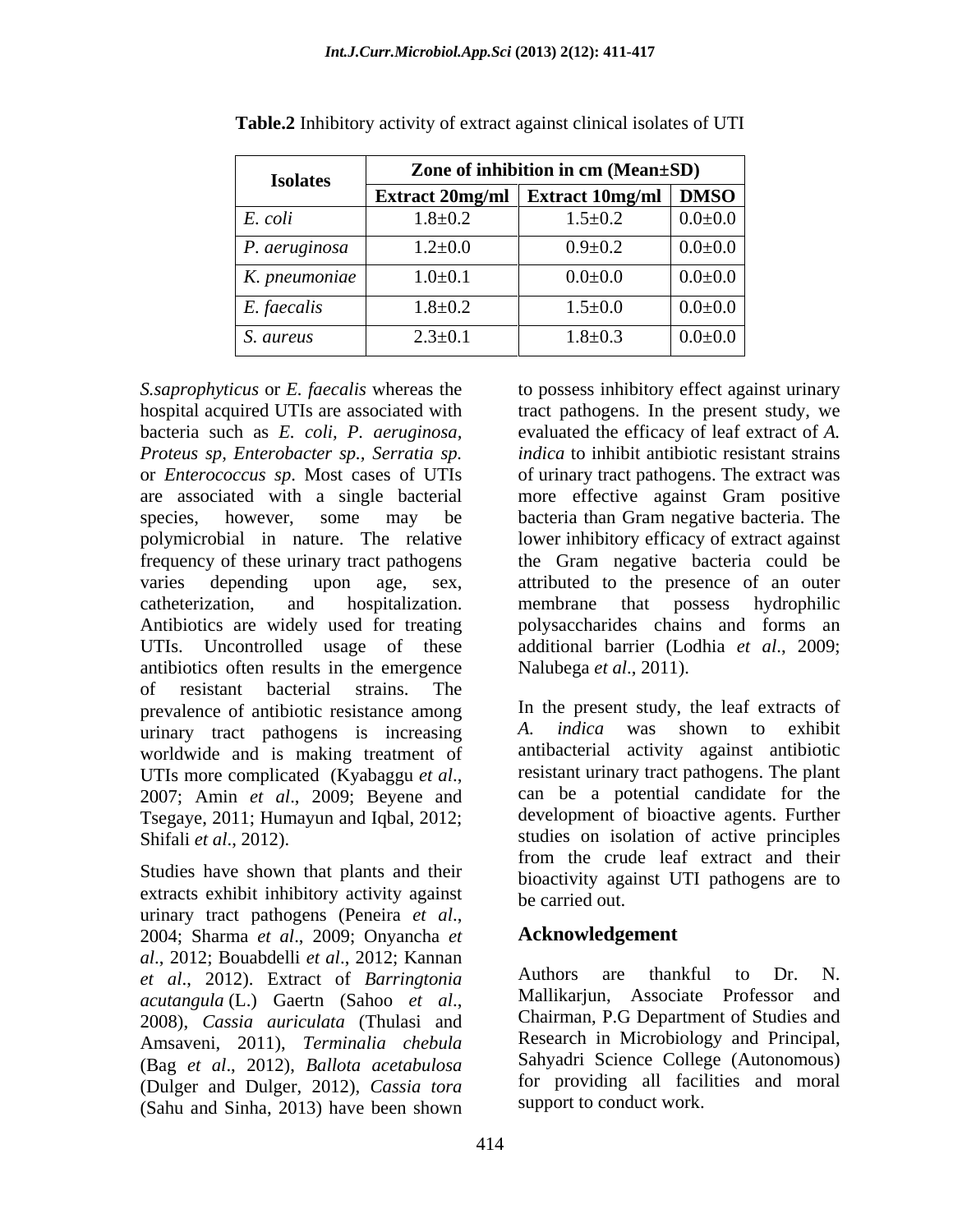- Alagesaboopathi, C., 2009. Ethnomedicinal plants and their utilization by villagers in Kumaragiri hills of Salem district of Tamilnadu, India.<br>African J. Tradit. Complemen. Alterna. Med. Molecular Biol. Rev. 74(3): 417-433.
- Alam, S.M., Quader, M.A., and Rashid, M.A. 2000. HIV-inhibitory diterpenoid from  $\sum_{n=1}^{\infty} M_n$   $\sum_{n=1}^{\infty}$   $\sum_{n=1}^{\infty} N_n$  and *Anisomelesindica*. Fitoterapia. 71(5): 574-576.
- Amin, M., Mehdinejad, M., and Pourdangchi, Z. 2009. Study of bacteria isolated from urinary tract infections and determination of their susceptibility to antibiotics. Jundishapur J.
- Bag, A., Bhattacharyya, S.K., Pal, N.K., fruit extracts against multidrug-resistant 262. uropathogens. Asian Pacific. J. Trop. Biomed. 2(3): S1883-1887.
- Batish, D.R., Kaur, M., Singh, H.P., and Kohli, R.K.2007. Phytotoxicity of a medicinal plant, *Anisomeles indica*, against *Phalaris*  in wheat fields. Crop Protection. 26(7): 948-
- Beyene, G., and Tsegaye, W. 2011. Bacterial uropathogens in urinary tract infection and the metalogene of the state of  $\frac{1}{220}$ antibiotic susceptibility pattern in Jimma university specialized hospital, southwest Ethiopia. Ethiopian. J. Health Sci. 21(2): 141-
- Bouabdelli, F., Djelloul, A., Kaid-Omar, Z., Semmoud, A., and Addou, A. 2012. **Natural**, Antimicrobial activity of 22 plants used in Urolithiasis medicine in Western Algeria. Asian Pacific J. Trop.Disease. 2(S1): S530-
- Carmeli, Y., Troillet, N., Eliopoulos, G.M., and Samore, M.H. 1999. Emergence of antibiotic-Comparison of risks associated with different antipseudomonal agents. Antimicro. Agents Chemother. 43(6): 1379-1382.
- Chen, Y., Lan, Y., Hsieh, P., Wu, C., Chen, S., Yen, C., Chang, F., Hung, W., and Wu, Y. 2008. Bioactive Cembrane Diterpenoids  $V.H.,$ of *Anisomeles indica*. J. Natural Products.
- Cooke, M.D., 1976. Antibiotic resistance among coliform and fecal coliform bacteria isolated<br> $V_{\text{total}}$  A S has S Webles C Webles C 2012 from sewage, seawater, and marine shellfish.
- **References** Cowan, M.M., 1999. Plant products as Cowan, M.M., 1999. Plant products as antimicrobial agents. Clinical Microbiology Reviews. 12(4): 564-582.
	- Davies, J., and Davies, D. 2010. Origins and evolutions of antibiotic resistance. Microbiol. Molecular Biol. Rev. 74(3): 417-433.
	- 6(3): 222-227. drug discovery: 80 years of progress. J. Demain, A.L., and Sanchez, S. 2009. Microbial Antibiotics. 62: 5-16.
		- Dharmasiri, M.G., Ratnasooriya, W.D., and Thabrew, M.I. 2003. Water extract of leaves and stems of preflowering but not flowering plants of *Anisomeles indica* possesses analgesic and antihyperalgesic activities in rats. Pharma. Biol. 41(1): 37-44.
	- Microbiol. 2(3): 118-123.<br>  $\begin{array}{ccc}\n\text{Max. Fianina. Bto. } +\text{r(1)}, \text{37--}+\text{4.} \\
	\text{Dulger, B., and Dulger, G. 2012. Antimicrobial\n\end{array}$ Chattopadhyay, R.R. 2012. In vitro  $\frac{3}{2}$  accurring to the construction interest of  $\frac{1}{2}$ enation painty and **Figure 1.1.1.** The contract of *Terminalia chebula*<br>antimicrobial potential of *Terminalia chebula*<br>chebula and contract and the *Terminalia chebula* activity of the leaves of *Ballota acetabulosa* on microorganisms isolated from urinary tract infections. Turkish. J. Pharma. Sci. 9(3): 257- 262.
		- Fernandes, S.C., and Dhanashree, B. 2013. Drug resistance and virulence determinants in clinical isolates of *Enterococcus* species. Indian. J. Med. Res. 137: 981-985.
	- *minor* and its potential use as natural herbicide<br>and Chang, T. 2012. Antioxidative 952.<br>
	and inhibitory effect of ovatodiolide on Huang, H., Lien, H., Ke, H., Chang, L., Chen, C., and Chang, T. 2012. Antioxidative characteristics of *Anisomeles indica* extract melanogenesis. International. J. Mole. Sci. 13: 6220-6235.
	- 146.<br>
	Pakistan Institute Medical Sci. 8(1): 19-22. Humayun, T., and Iqbal, A. 2012. The culture and sensitivity pattern of urinary tract infections in females of reproductive age group. Ann.
		- Kannan, R.R., Arumugam, R., and Anantharaman, 2012. Chemical composition and antibacterial activity of Indian seagrasses against urinary tract pathogens. Food Chem. 135(4): 2470-2473.
	- S535.<br>
	Kekuda, P.T.R., Manasa, M., Poornima, G., resistant *Pseudomonas aeruginosa*: Ragnavendra, 11.1. 2015. Antioacterial,<br>Compositor of ricks essertied with different cytotoxic and antioxidant potential of Abhipsa, V., Rekha, C., Upashe, S.P., and Raghavendra, H.L. 2013. Antibacterial, *Vitexnegundo* var. *negundo* and *Vitexnegundo* var. *purpurascens*- A comparative study. Science Technol. Arts Res. J. 2(3): 59-68.
	- 71(7): 1207-1212. *Anaphalis lawii* (Hook.f.) Gamble. Science Kekuda, P.T.R., Rakesh, K.N., Dileep, N., Junaid, S., Pavithra, G.M., Gunaga, S.S., Megha, and Raghavendra, H.L. 2012. Antimicrobial and antioxidant activity of Technol. Arts Res. J. 1(3): 8-16.
	- Antimicrobial Agents and Chemotherapy.<br>essential oil of *Antisomeles indica* from India. 9(6): 879-884. Sesentar on or *Antsolute is the case in the case of the sesentar* on or *Antsolute is the case in the case of the sesentar* or  $\sigma$ . J. Med. Plants Res. 7(24): 1774-1779. Kundu, A., Saha, S., Walia, S., and Kour, C. 2013. Antioxidant and antifungal properties of the essential oil of *Anisomeles indica* from India.